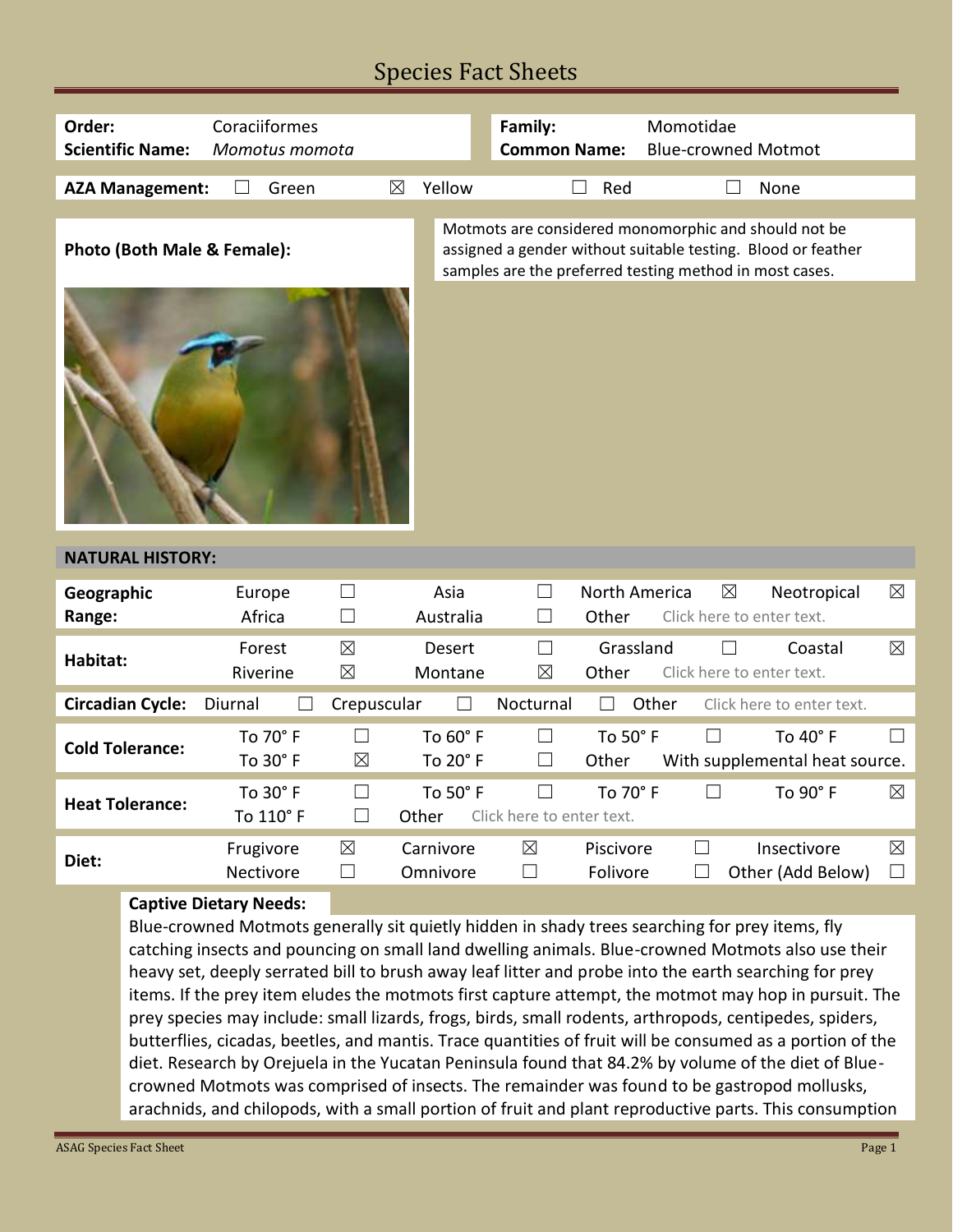would be regionally influenced and would depend heavily on food items available within the home territory of the motmots (Orejuela, 1975). A study of the stomach contents of 52 Blue-crowned Motmots found that 61.5% contained arthropods only, 21.2% contained arthropods and fruit, 15.4% contained fruit only, and 1.9% contained unidentifiable mush.

Large food items are caught and taken to a perch where the item will be repeatedly bashed against the tree branch or rock to kill and tenderize the prey item. After the pulverizing is complete, the food item is swallowed whole.

The observation of wild motmot nests has shown that the chicks are not fed fruit until the young were at an average of approximately 13 days old, and even from that point on it was offered as a very small proportion of the overall diet.

A wide variety of diets have been used successfully by institutions, all of which are similar in basic components. The diets are based on a combination of proprietary pellets, bird of prey meat, insects, pinky mice, and a small portion of minced fruits/vegetables. Location of the diet does not appear to influence the consumption levels as motmots routinely feed on both arboreal and ground dwelling food items.

| Life Expectancy in the Wild:   | Males<br>And Females:                                                                                                                                                                                                                                                                                                                                                                                                                                                                                                                      | There has not been significant research done on wild life<br>expectancy; however banded individuals have been<br>reported captured more than 15 years after their initial<br>banding.                                                   |  |
|--------------------------------|--------------------------------------------------------------------------------------------------------------------------------------------------------------------------------------------------------------------------------------------------------------------------------------------------------------------------------------------------------------------------------------------------------------------------------------------------------------------------------------------------------------------------------------------|-----------------------------------------------------------------------------------------------------------------------------------------------------------------------------------------------------------------------------------------|--|
| Life Expectancy in Captivity:  | Males and<br>Females:                                                                                                                                                                                                                                                                                                                                                                                                                                                                                                                      | Both males and females have been recorded to frequently<br>live into their early twenties in captivity. Males have been<br>recorded to be reproductively viable until twenty-four<br>years of age, females until eighteen years of age. |  |
|                                |                                                                                                                                                                                                                                                                                                                                                                                                                                                                                                                                            |                                                                                                                                                                                                                                         |  |
| <b>BREEDING INFORMATION:</b>   |                                                                                                                                                                                                                                                                                                                                                                                                                                                                                                                                            |                                                                                                                                                                                                                                         |  |
| <b>Age at Sexual Maturity:</b> | Males and<br>Females:                                                                                                                                                                                                                                                                                                                                                                                                                                                                                                                      | Both males and females have been observed to<br>successfully reproduce in captivity at eleven months old.<br>However, reproduction is generally not reliable until the<br>birds reach at least two years of age.                        |  |
| <b>Courtship Displays:</b>     | Although the nest chamber is unlined, courtship rituals between the pair still<br>include the male offering leaves, twigs, grass, and flowers to the female. This<br>courtship offering behavior has been observed regularly in both the wild<br>population and in captive settings and appears to reinforce the pair-bonding.<br>Penduluming of the tail increases in speed, frequency and duration when the<br>birds are excited, whether that is due to pair bonding and courtship<br>behavior, feeding behavior, or territory defense. |                                                                                                                                                                                                                                         |  |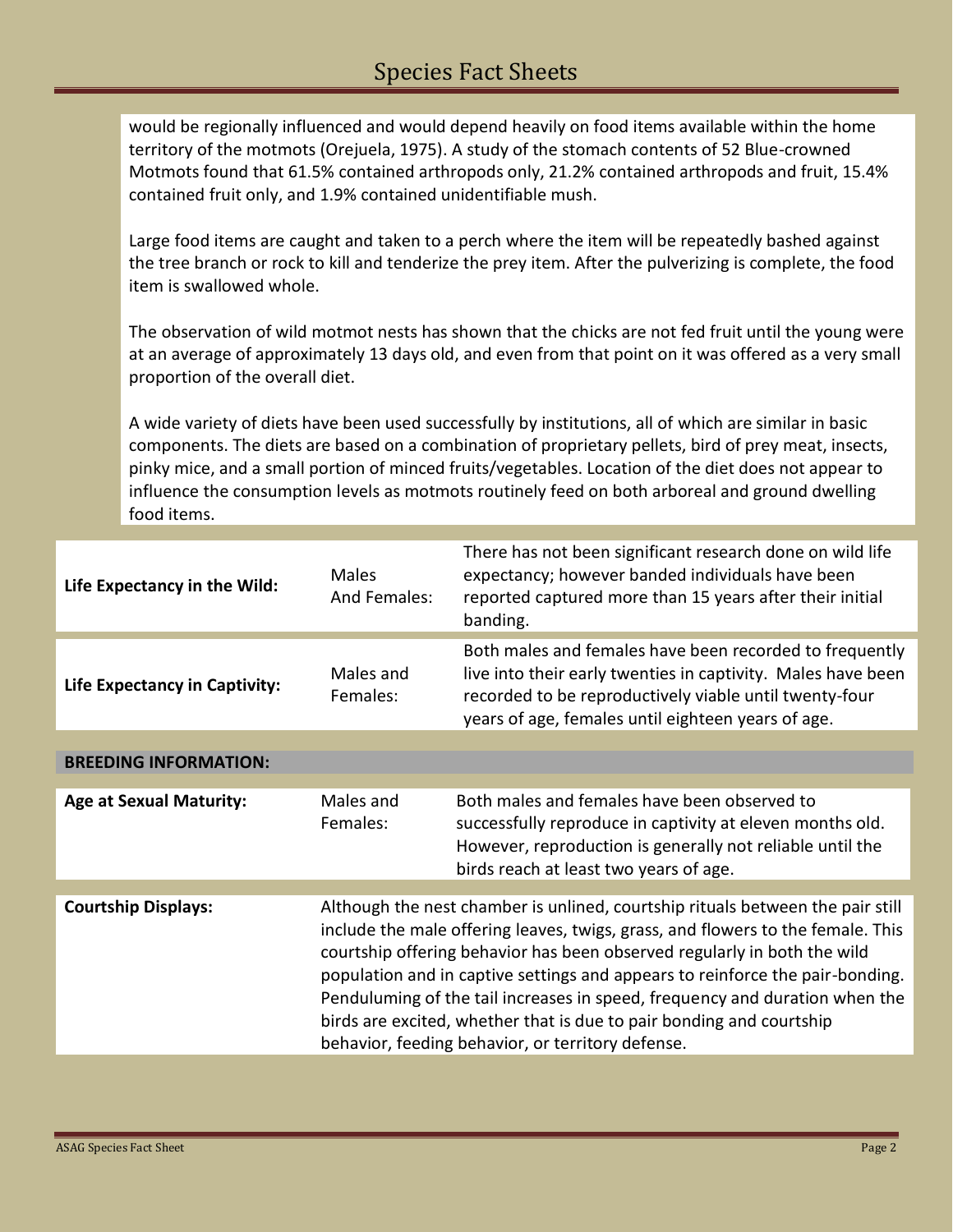## Species Fact Sheets

| <b>Nest Site Description:</b> | Nest tunnels are generally dug during the rainy season when the soil is soft,<br>which over the geographic distribution ranges from August to October. Blue-<br>crowned Motmots generally prefer to excavate their tunnels into the sides<br>of cliffs or into horizontal ground, but will use rock crevices on occasion if<br>suitable nesting sites do not exist within the territory. Both the male and<br>female share relatively equally in the digging tasks. The excavation of the<br>nest tunnel system and the terminal nesting chamber can take as long as 2 1/2<br>months to complete. The timing of the work is focused primarily on the late<br>morning until the late afternoon when the soil is typically the driest. It is not<br>unusual for the motmots to begin and abandon several nest tunnels before<br>settling on one particular area. |
|-------------------------------|----------------------------------------------------------------------------------------------------------------------------------------------------------------------------------------------------------------------------------------------------------------------------------------------------------------------------------------------------------------------------------------------------------------------------------------------------------------------------------------------------------------------------------------------------------------------------------------------------------------------------------------------------------------------------------------------------------------------------------------------------------------------------------------------------------------------------------------------------------------|
|                               | With the intrusion of man-made structures into the habitat of Blue-crowned<br>Motmots has come the introduction of new nesting opportunities in the way<br>of roadside berms, banks, and cliffs. In some areas this intrusion has allowed<br>the motmots to attain a higher population density then was previously<br>possible in pristine habitat.                                                                                                                                                                                                                                                                                                                                                                                                                                                                                                            |
|                               | The excavation efforts will result in a long, winding burrow typically<br>measuring at least 5 feet in length, but ranging up to 14 feet in length and 3-<br>4 inches in diameter, with the unlined terminal nesting chamber measuring<br>approximately 10 inches high, 10 inches in width, and 14 inches in length.<br>The winding nature of the tunnel system aids in the avoidance of nest<br>predation by shielding the nesting chamber from being viewed from the<br>tunnel mouth. This winding tunnel system may also be the result of<br>obstructions such as rocks or root masses being encountered and avoided<br>during the excavation. The entrance to the nesting burrow may be<br>concealed by root masses or overhanging vegetation.                                                                                                             |
|                               | Another method used to attempt to limit nest predation is each parent<br>undertaking extended incubation bouts to limit the amount of activity<br>around the entrance to the nest tunnels. Typically, the incubation shift of<br>each parent will last at least 3 hours, with some shifts lasting more than 8<br>hours. There have been reports of the motmots relieving each other only<br>twice during the course of the day, once at dawn and once at dusk. This<br>behavior has been observed in both the wild by Alexander Skutch and in the<br>captive population at various participating institutions.                                                                                                                                                                                                                                                 |
|                               | After the tunnel system is completed, including the nest chamber, the birds<br>abandon the area until the following March or April, the onset of the<br>breeding season. At this point, the birds will return to the area for the onset<br>of the nesting season. Motmots in the higher elevation regions have been<br>observed roosting in the nest burrow during the non-breeding season. This<br>behavior is thought to be climate dependent, since those motmots found in                                                                                                                                                                                                                                                                                                                                                                                  |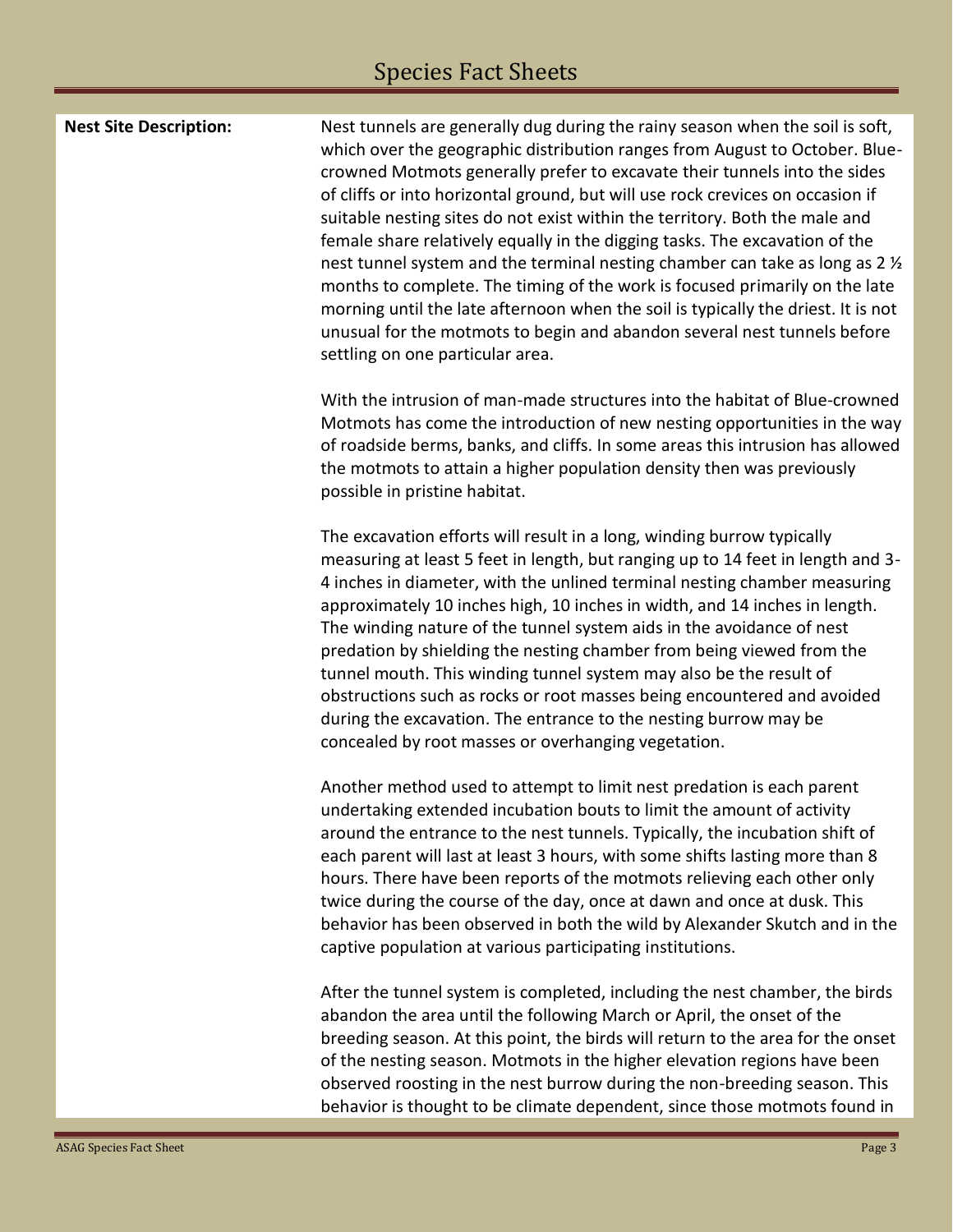|                                      |                                                                                                                                                                                                                                                                                                                                                                                                                                                                                                                                                                                                                                                                                                                                                                                                                                                                                                                    | during non-breeding seasons.                                                                                                                                                                                                                                                                                                                                                                                                                                                                                                                                                                                                                             |  |                          | more tropical regions of their distribution do not roost in the nesting cavities |  |  |
|--------------------------------------|--------------------------------------------------------------------------------------------------------------------------------------------------------------------------------------------------------------------------------------------------------------------------------------------------------------------------------------------------------------------------------------------------------------------------------------------------------------------------------------------------------------------------------------------------------------------------------------------------------------------------------------------------------------------------------------------------------------------------------------------------------------------------------------------------------------------------------------------------------------------------------------------------------------------|----------------------------------------------------------------------------------------------------------------------------------------------------------------------------------------------------------------------------------------------------------------------------------------------------------------------------------------------------------------------------------------------------------------------------------------------------------------------------------------------------------------------------------------------------------------------------------------------------------------------------------------------------------|--|--------------------------|----------------------------------------------------------------------------------|--|--|
|                                      |                                                                                                                                                                                                                                                                                                                                                                                                                                                                                                                                                                                                                                                                                                                                                                                                                                                                                                                    | No recorded evidence of nest sanitation by motmots has been observed,<br>which would explain the typical behavior of digging a new nest tunnel each<br>breeding season. It has been observed that motmots do not reuse the same<br>nest site in successive breeding seasons. Even with the absence of nest<br>sanitation, the motmot chicks exit from the nest tunnels in immaculate<br>feather condition.                                                                                                                                                                                                                                               |  |                          |                                                                                  |  |  |
|                                      |                                                                                                                                                                                                                                                                                                                                                                                                                                                                                                                                                                                                                                                                                                                                                                                                                                                                                                                    | After the courtship rituals have concluded, copulation between the pair,<br>which lasts 5 to 10 seconds based on captive bird observations, occurs in<br>late April to early May. The female will then lay 3 to 4 white eggs, each<br>measuring approximately 26 mm in length and 23 mm in width. Incubation<br>lasts approximately 21 days, during which time one bird will incubate from<br>early afternoon until the following dawn, before being relieved by its mate<br>for incubation during daylight hours. By only relieving each other from<br>incubation duties twice daily, movement around the nest tunnel entrance is<br>kept to a minimum. |  |                          |                                                                                  |  |  |
| <b>Clutch Size, Egg Description:</b> |                                                                                                                                                                                                                                                                                                                                                                                                                                                                                                                                                                                                                                                                                                                                                                                                                                                                                                                    | The female will typically lay 3 to 4 white eggs, each measuring approximately<br>26 mm in length and 23 mm in width. Incubation lasts approximately 21<br>days, during which time one bird will incubate from early afternoon until the<br>following dawn, before being relieved by its mate for incubation during<br>daylight hours. By only relieving each other from incubation duties twice<br>daily, movement around the nest tunnel entrance is kept to a minimum.                                                                                                                                                                                 |  |                          |                                                                                  |  |  |
| <b>Incubation Period:</b>            |                                                                                                                                                                                                                                                                                                                                                                                                                                                                                                                                                                                                                                                                                                                                                                                                                                                                                                                    | Approximately 21 days                                                                                                                                                                                                                                                                                                                                                                                                                                                                                                                                                                                                                                    |  | <b>Fledgling Period:</b> | Approximately 28 days                                                            |  |  |
| <b>Parental Care:</b>                | After hatching, the parents alternate brooding, with the female being primarily<br>responsible for the brooding and the male providing most food items. When the<br>offspring are approximately one week old, both parents will be out of the nest<br>occasionally hunting for food. Initially, the feeding will occur at 2-5 minute intervals,<br>with the parents focusing almost exclusively on live food such as crickets,<br>mealworms, waxworms, and earthworms. The frequency of feeding will decrease as<br>the hatchlings age, with the trips into the nest dropping to 5-6 per hour within two<br>weeks post hatching. The parents begin to offer a variety of live insects, pinky mice,<br>and other protein-based food items almost immediately post hatching, and pelleted<br>food items at approximately day 12-14 post hatching, although live food continues to<br>be the overwhelming preference. |                                                                                                                                                                                                                                                                                                                                                                                                                                                                                                                                                                                                                                                          |  |                          |                                                                                  |  |  |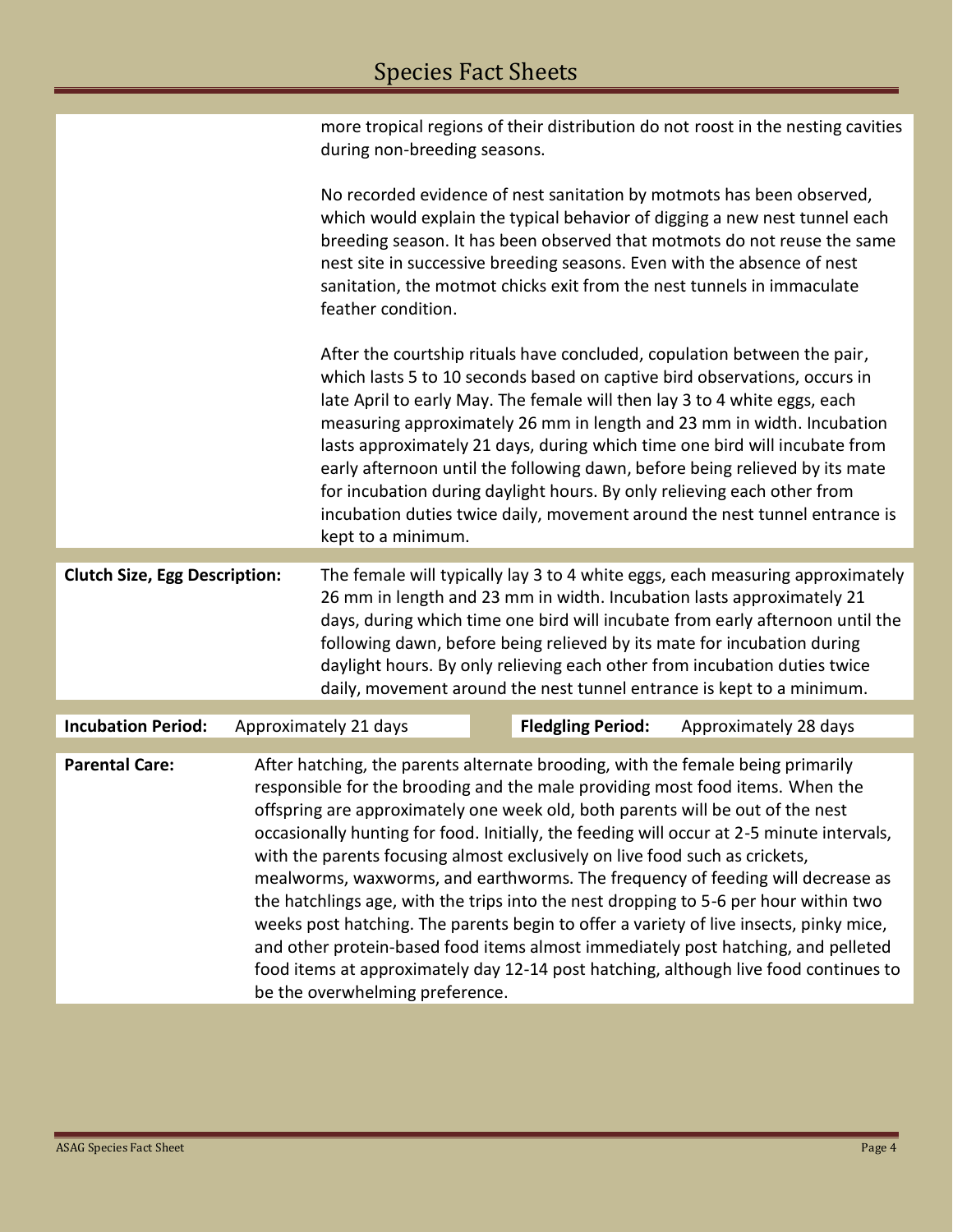# Species Fact Sheets

| <b>Chick Development:</b>                       |                            |                                                                                                                                                                                                                                                                                                                                                                                        |                                                                                                                                                                                                                                                                                                                                        | Blue-crowned motmots are altricial, and thus the parents must provide for all needs.<br>Feather shafts will begin to emerge from the body at approximately 7-9 days of age,<br>and the eyes will begin to open at approximately 14-15 days of age. After 29-31 days<br>in the nest, the offspring will begin to make their way up the tunnels towards the<br>entrance, by which time they will look similar to the parents, with the exception of<br>them being somewhat smaller and lacking the racketed tail. After exiting the nest<br>tunnels, the fledglings are extremely weak flyers for the first day or two and exhibit<br>difficulty in perching due to their subterranean development. The young gain<br>independence relatively soon after fledging, some being observed self-feeding within<br>3-4 days. Approximately two weeks after leaving the nest tunnels, the young are<br>consistently self-feeding, and 3-5 weeks post fledge the offspring will have gained |                                                                                                                            |  |
|-------------------------------------------------|----------------------------|----------------------------------------------------------------------------------------------------------------------------------------------------------------------------------------------------------------------------------------------------------------------------------------------------------------------------------------------------------------------------------------|----------------------------------------------------------------------------------------------------------------------------------------------------------------------------------------------------------------------------------------------------------------------------------------------------------------------------------------|------------------------------------------------------------------------------------------------------------------------------------------------------------------------------------------------------------------------------------------------------------------------------------------------------------------------------------------------------------------------------------------------------------------------------------------------------------------------------------------------------------------------------------------------------------------------------------------------------------------------------------------------------------------------------------------------------------------------------------------------------------------------------------------------------------------------------------------------------------------------------------------------------------------------------------------------------------------------------------|----------------------------------------------------------------------------------------------------------------------------|--|
|                                                 |                            | complete independence from the parents.                                                                                                                                                                                                                                                                                                                                                |                                                                                                                                                                                                                                                                                                                                        |                                                                                                                                                                                                                                                                                                                                                                                                                                                                                                                                                                                                                                                                                                                                                                                                                                                                                                                                                                                    |                                                                                                                            |  |
| <b>CAPTIVE HABITAT INFORMATION:</b>             |                            |                                                                                                                                                                                                                                                                                                                                                                                        |                                                                                                                                                                                                                                                                                                                                        |                                                                                                                                                                                                                                                                                                                                                                                                                                                                                                                                                                                                                                                                                                                                                                                                                                                                                                                                                                                    |                                                                                                                            |  |
| <b>Social Structure in the Wild:</b>            |                            | A single pair may be housed with offspring for up to one year depending on<br>circumstances. Parents will begin to drive juveniles out of their territory<br>when the next breeding has begun. In the wild this would be a yearly event,<br>in captivity multiple breeding attempts per year are regular so young birds<br>may need to be removed as soon as they are self-sufficient. |                                                                                                                                                                                                                                                                                                                                        |                                                                                                                                                                                                                                                                                                                                                                                                                                                                                                                                                                                                                                                                                                                                                                                                                                                                                                                                                                                    |                                                                                                                            |  |
|                                                 |                            |                                                                                                                                                                                                                                                                                                                                                                                        |                                                                                                                                                                                                                                                                                                                                        |                                                                                                                                                                                                                                                                                                                                                                                                                                                                                                                                                                                                                                                                                                                                                                                                                                                                                                                                                                                    |                                                                                                                            |  |
| <b>Social Structure in Captivity:</b>           |                            |                                                                                                                                                                                                                                                                                                                                                                                        |                                                                                                                                                                                                                                                                                                                                        | Pairs or single-gender groups. Multiple pairs in one exhibit space are<br>typically not recommended regardless of the size of the enclosure.                                                                                                                                                                                                                                                                                                                                                                                                                                                                                                                                                                                                                                                                                                                                                                                                                                       |                                                                                                                            |  |
| <b>Minimum Group Size:</b>                      | least two is               | One bird, though at<br>recommended.                                                                                                                                                                                                                                                                                                                                                    |                                                                                                                                                                                                                                                                                                                                        | <b>Maximum Group Size:</b>                                                                                                                                                                                                                                                                                                                                                                                                                                                                                                                                                                                                                                                                                                                                                                                                                                                                                                                                                         | A pair with offspring or<br>a single-sex grouping<br>(size of the group is<br>determined by the size<br>of the enclosure). |  |
|                                                 |                            |                                                                                                                                                                                                                                                                                                                                                                                        |                                                                                                                                                                                                                                                                                                                                        |                                                                                                                                                                                                                                                                                                                                                                                                                                                                                                                                                                                                                                                                                                                                                                                                                                                                                                                                                                                    |                                                                                                                            |  |
| Compatible in<br><b>Mixed Species Exhibits:</b> | <b>Comments:</b><br>Varies |                                                                                                                                                                                                                                                                                                                                                                                        | Typically can be housed with a wide range of<br>enclosure mates. Birds weighing less than 25<br>grams may not be compatible with motmots. Blue-<br>crowned motmots should never be housed with<br>Plush-crested Jays. There have been numerous<br>injuries and fatalities in both species when this<br>arrangement has been attempted. |                                                                                                                                                                                                                                                                                                                                                                                                                                                                                                                                                                                                                                                                                                                                                                                                                                                                                                                                                                                    |                                                                                                                            |  |
| <b>Optimal Habitat Size:</b>                    |                            |                                                                                                                                                                                                                                                                                                                                                                                        |                                                                                                                                                                                                                                                                                                                                        | Motmots have been successfully housed and bred in enclosures ranging from three                                                                                                                                                                                                                                                                                                                                                                                                                                                                                                                                                                                                                                                                                                                                                                                                                                                                                                    |                                                                                                                            |  |
|                                                 |                            | eight foot high ceiling would be preferred.                                                                                                                                                                                                                                                                                                                                            |                                                                                                                                                                                                                                                                                                                                        | foot wide, eight foot long, and eight foot high to full-sized walk through aviaries.<br>Ideally, a minimum enclosure size of approximately one-hundred square feet with an                                                                                                                                                                                                                                                                                                                                                                                                                                                                                                                                                                                                                                                                                                                                                                                                         |                                                                                                                            |  |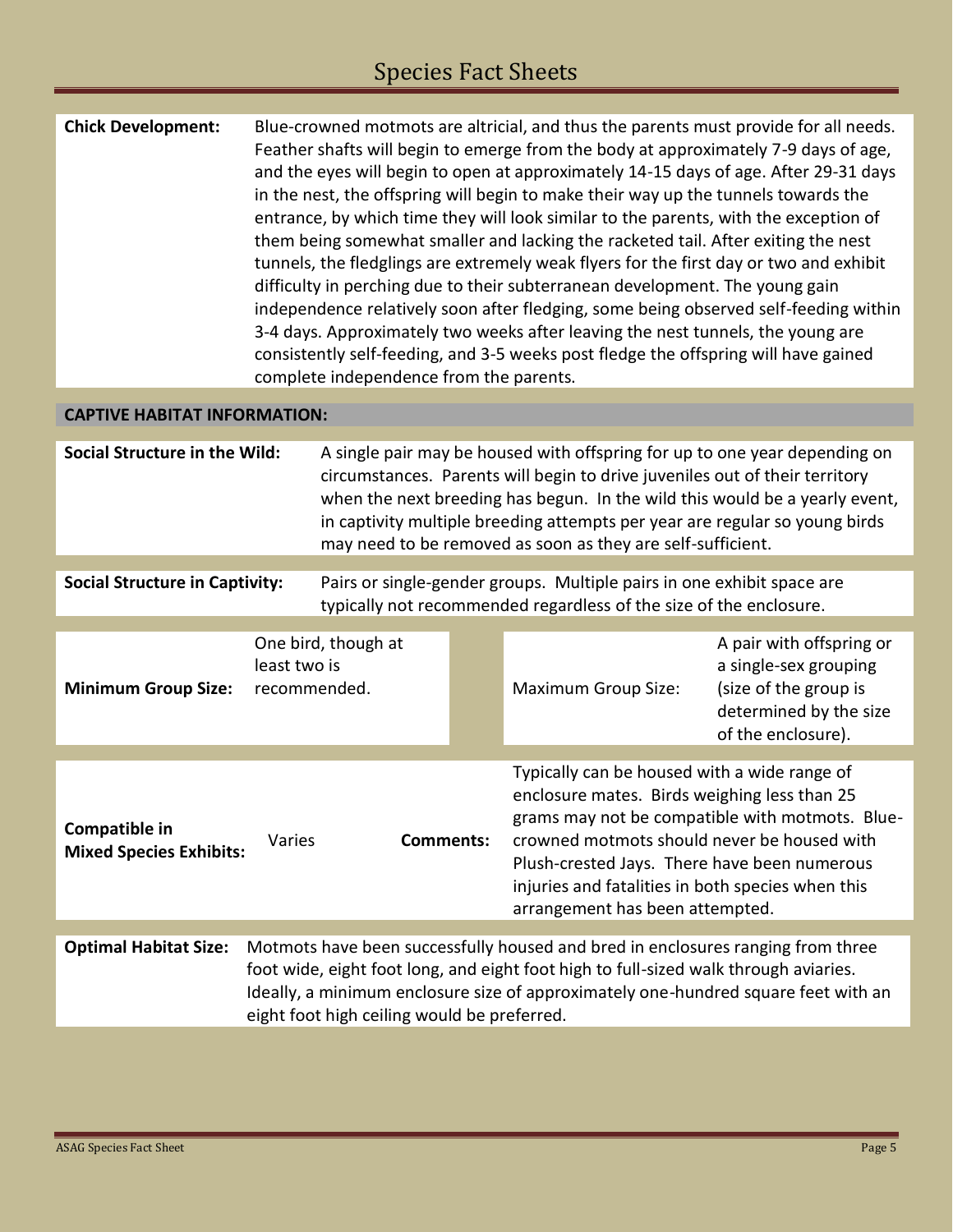| <b>Management Challenges:</b> | Generally fairly easy to maintain, however there are some challenges to watch<br>for. Because they prefer to burrow their nest tunnels, loose soil in the exhibit<br>can cause the tunnel to collapse if the weight of a person crosses the top of the<br>tunnel. Also, there have been infrequent issues with aggression towards<br>extremely small enclosure mates such as dacnis, euphonia, small tanagers, etc.<br>Due to significant and repeated incidents of aggression motmots are not |
|-------------------------------|------------------------------------------------------------------------------------------------------------------------------------------------------------------------------------------------------------------------------------------------------------------------------------------------------------------------------------------------------------------------------------------------------------------------------------------------------------------------------------------------|
|                               | recommended to be housed with plush-crested jays under any circumstances.                                                                                                                                                                                                                                                                                                                                                                                                                      |

#### **ADDITIONAL COMMENTS:**

IUCN Least Concern, at this time the wild status of blue-crowned motmots is not listed as threatened or endangered, in fact blue-crowned motmots are common throughout much of their native range. Due to a wide geographic range, tolerance of intrusion by man, and numerous protected areas comprising habitat bluecrowned motmots as a species should continue to thrive.

While most of the twenty-one recognized subspecies of blue-crowned motmots are considered to have a stable and/or increasing population, several of the subspecies are under significant pressure due to habitat destruction within their range. It is not expected that blue-crowned motmots will become endangered or threatened in the near future, however these particular subspecies may be of concern.

#### **REFERENCES:**

Cogger, Harold G., et al. 1993. Encyclopedia of Animals. Fog City Press, San Francisco, CA. 363-365.

Feduccia, Alan. 1996. The Origin and Evolution of Birds. Yale University Press, New Haven, CT. 327-336.

Feldman, Bernie. Successful Propagation of Blue-Crowned Motmots. Animal Keepers' Forum. November 1986. 350-355.

Forshaw, Joseph, et al. 1993. Encyclopedia of Animals: Mammals-Birds-Reptiles-Amphibians. Fog City Press. San Francisco, CA.

Grzimek, Dr. h.c. Bernhard, 1973. Grzimek's Animal Life Encyclopedia. Van Nostrand Reinhold Company, Cincinnati, OH. 35-36.

del Hoya, J., Elliot, A., & Sargatal, J. eds (2001): Handbook of the Birds of the World. Volume 6. Mousebirds to Hornbills. Lynx Edicions, Barcelona. 589pp.

ISIS (International Species Information System), 12101 Johnny Cake Ridge Rd., Building A, Room 6, Apple Valley, MN 55124. www.isis.org.

Perrins, Christopher M. and Middleton, Dr. Alex LA. 1985. The Encyclopedia of Birds. Equinox (Oxford) Ltd. Oxford OX1 1SQ. 270-271.

Poole, Dorset BH15 1LL. 22-23. De Schauensee, Rodolphe Meyer, 1970. A Guide to the Birds of South America. The Academy of Natural Sciences of Philadelphia. United States of America. 168.

Rutgers, A. and Norris, K.A., 1977. Encyclopaedia of Aviculture. Volume 3. Blandford Press Ltd. Link House, West Street,